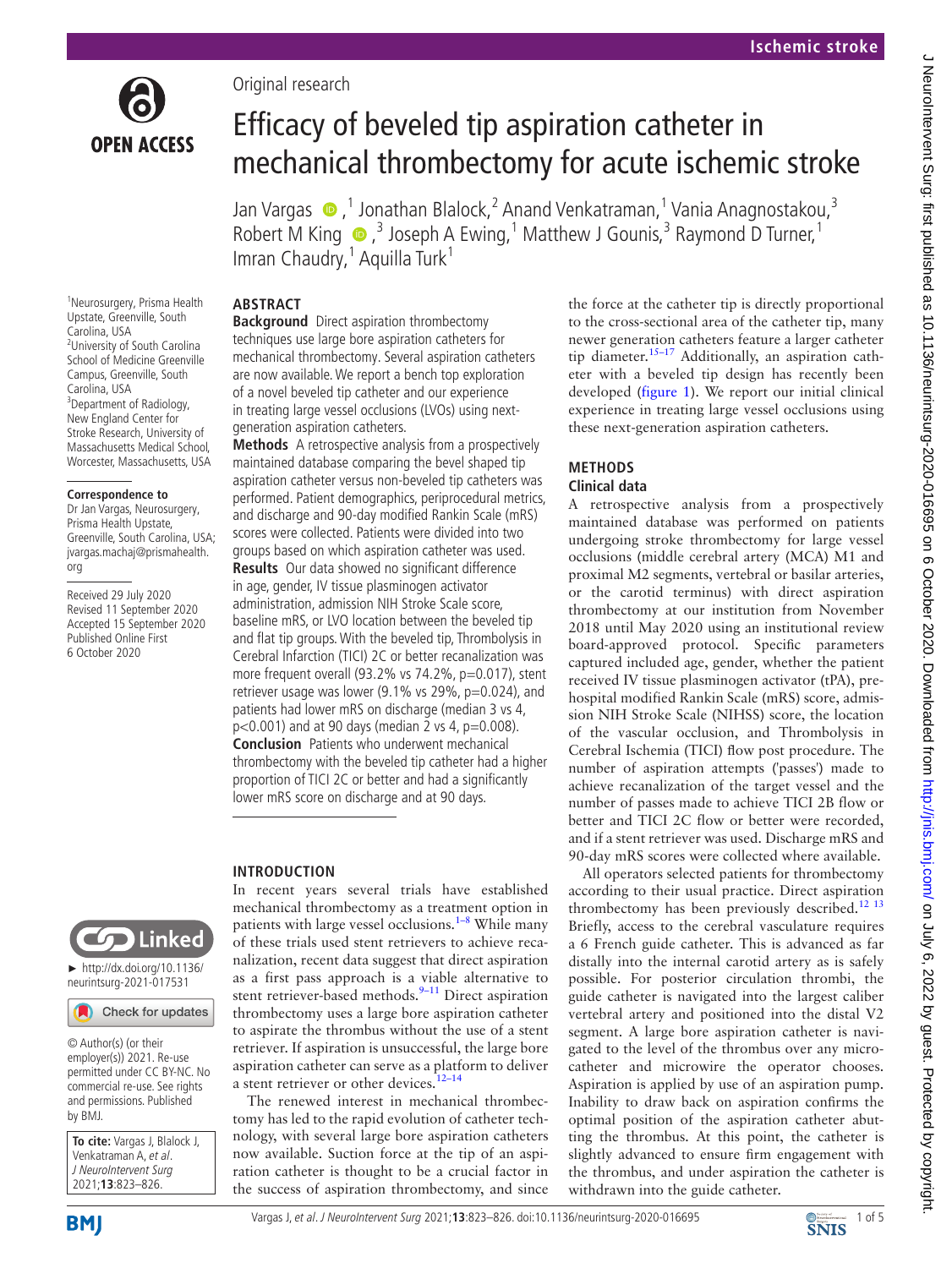

**Figure 1** The Zoom71 reperfusion catheter with a beveled tip. Image courtesy of Imperative Care (reprinted with permission).

<span id="page-1-0"></span>The large bore aspiration catheters used at our center during the study period included the JET7 (Penumbra, Alameda, California, USA), React71 (Medtronic, Minneapolis, Minnesota, USA), Large Bore Catheter (Cerenovus, Irvine California, USA), Vecta (Stryker Neurovascular, Kalamazoo Michigan, USA), and Sofia Plus (Microvention, Aliso Viejo, California, USA). Additionally, beginning in October 2019, the beveled tip Zoom71 (Imperative Care, Campbell, California, USA) catheter was used. Additional devices were used at the discretion of the operator if first pass failed.

## **In vitro experiment**

To study mechanistically the effect of the beveled tip aspiration catheter, we used a vascular phantom with flow conditions as previously described[.18](#page-4-3) To remove confounding variables, a simple tapering tube bent 90° was used as the vascular phantom in which a clot model consisting of thrombin-induced clotting of bovine blood (2.5 NIHU thrombin/mL blood) with the addition of fibrinogen (9mg/mL blood) and calcium-phosphate apatite (44mg/mL blood) was introduced to create a large vessel occlusion.<sup>19</sup> The clot measured 3.2mm in diameter and was 7mm in length. Flow conditions mimicked those typically found in the human MCA.<sup>20</sup> Twenty experiments were conducted with either a Sofia Plus or a Zoom71, randomized one-to-one per device (each device was operated in 10 replicate experiments). We recorded the rate of complete ingestion within the catheter versus corking the clot at the catheter tip followed by retraction. We further measured the rate of complete recanalization after a single attempt. Finally, using a closed system and digital manometer, we recorded the pressure at the catheter tip for both devices, as previously described. $21$  Aspiration was generated using a commercially available vacuum pump (Stryker Neurovascular).

## **Statistical analysis**

Patients were grouped depending on which large bore aspiration catheter was used for thrombectomy. We compared the baseline characteristics of patients such as age, sex, baseline mRS score, and IV tPA administration. The number of attempts to recanalize the target vessel, the number of attempts to achieve TICI 2B or better and TICI 2C or better, and whether a stent retriever was used were analyzed. The number of attempts during each procedure were recorded. When comparing all catheters, continuous variables are reported as mean±SD or median (interquartile range) and were tested using a one-way ANOVA or Kruskal– Wallis test, respectively. Discrete variables are reported as

<span id="page-1-1"></span>**Table 1** Patient demographics for the beveled tip catheter group versus the flat tip catheter group

|                              | <b>Beveled</b>  | Flat            | P value |
|------------------------------|-----------------|-----------------|---------|
| N                            | 44              | 93              |         |
| Age, mean±SD                 | $69.4 \pm 14.4$ | $67.0 \pm 15.8$ | 0.372   |
| Sex, $n$ $(\%)$              |                 |                 | 0.713   |
| Women                        | 21 (47.73)      | 40 (43.01)      |         |
| Men                          | 23 (52.27)      | 53 (56.99)      |         |
| tPA, $n$ $(\%)$              | 22 (50)         | 37 (39.78)      | 0.274   |
| <b>Admission NIHSS score</b> | 44              | 91              |         |
| Median (IQR)                 | $17(14-21)$     | $19(15 - 23)$   | 0.082   |

NIHSS, National Institutes of Health Stroke Scale; tPA, tissue plasminogen activator.

number (%) and tested using a  $\chi^2$  test or Fisher's exact test for small sample sizes  $(n<5)$ .

Additionally, we grouped patients into those who underwent a thrombectomy using the beveled tip catheter and those in whom the flat tip catheters were used. For these analyses, continuous variables were tested using the Student's t-test or Wilcoxon rank-sum test, and discrete variables were tested using a  $\chi^2$  test or Fisher's exact test. Values of p<0.05 were considered statistically significant. All analyses were carried out using R statistical software (The R Foundation, version 4.0.2).

## **RESULTS**

## **Patient characteristics**

There was no significant difference in age, sex, rate of IV tPA administration, and admission NIHSS scores between the beveled tip and flat tip groups ([table](#page-1-1) 1), nor was there a difference between baseline mRS scores between the two groups ([table](#page-2-0) 2). There was no significant difference in the location of vessel occlusion ([table](#page-2-1) 3).

## **Recanalization efficacy**

Recanalization efficacy is summarized in [table](#page-2-2) 4. The percentage of cases in which a stent retriever was used as a rescue device was significantly lower in cases where the beveled tip catheter was used (9.1% vs 29%, p=0.024). Overall, TICI 2C was achieved in significantly more cases with the beveled tip catheter compared with the flat tip catheters  $(93.2\% \text{ vs } 74.2\%, \text{ p}=0.017)$ . The beveled tip catheter was able to achieve TICI 2C or better on first pass in 58.5% of cases compared with 49.3% of cases with flat tip catheters. In cases where TICI 2C or better outcomes were achieved, there was no significant difference between the percentage of patients who received IV tPA (48.8% for the beveled tip catheter vs 37.7% for the flat tip catheters). There was a trend towards a higher percentage of one pass thrombectomies with the beveled tip catheter compared with the flat tip catheters (56.8% vs 39.8%), but this did not reach statistical significance. When compared with flat tip catheters, the number of passes per procedure was also lower with the beveled tip catheter (1.978 vs 2.47).

## **Complications**

There were four non-access site-related intraprocedural complications, consisting of three dissections and one perforation. There were no complications related to the aspiration catheters in either group.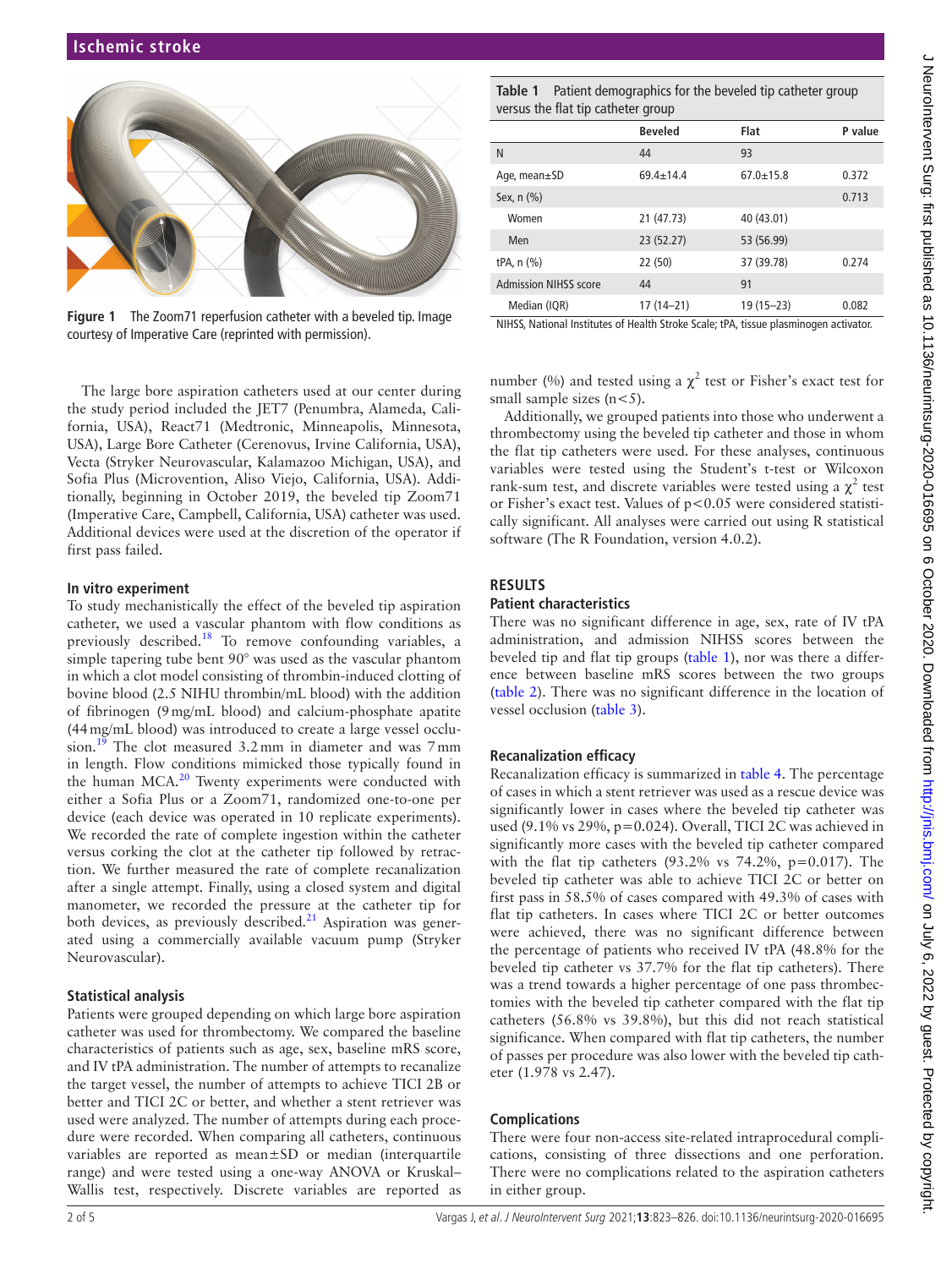<span id="page-2-0"></span>

| <b>Table 2</b> Modified Rankin Scale (mRS) scores on admission, at     |
|------------------------------------------------------------------------|
| discharge, and at 90 days for flat tip and beveled tip catheter groups |

|           | .           |                                             |    |                                 |         |
|-----------|-------------|---------------------------------------------|----|---------------------------------|---------|
|           | Beveled (n) | <b>Beveled mRS</b><br>Median (IQR) Flat (n) |    | <b>Flat mRS</b><br>Median (IQR) | P value |
| Admission | 42          | $0(0-1)$                                    | 68 | $0(0-1)$                        | 0.698   |
| Discharge | 44          | $3(2-4)$                                    | 91 | $4(3-5)$                        | < 0.001 |
| 90 Days   | 28          | $2(1-3)$                                    | 81 | $4(2-6)$                        | 0.008   |

Bold text denotes statistically significant findings.

## **Outcomes**

[Table](#page-2-0) 2 compares mRS scores of patients on admission, at discharge, and at 90 days between flat tip and beveled tip catheters. In the beveled tip group the baseline mRS score was available in 42 of 44 cases (95.6%), the discharge mRS was available in all 44 cases (100%), and the 90-day mRS score was available in 28 of 44 cases (63.3%). In the flat tip catheter group the baseline mRS score was available in 68 of 93 cases (73.1%), the discharge mRS score was available in 91 of 93 cases (97.8%), and the 90-day mRS score was available in 81 of 93 cases (87.1%). In cases where data were obtained, patients who underwent thrombectomy with the beveled tip catheter had a significantly lower mRS score on discharge (median  $3$  vs  $4$ ,  $p < 0.001$ ) and at 90 days (median 2 vs 4, p=0.008).

#### **In vitro study**

The vacuum generated at the tip of the Sofia and Zoom catheters was the same  $(631 \pm 8 \text{ mmHg}, \text{p}=0.97)$ . The force acting to remove the clot is linearly proportional to the area of the catheter tip, and therefore 15% larger for the Zoom71 device due to the bevel tip.<sup>15</sup> This larger force resulted in complete ingestion of the clot within the Zoom71 catheter in 90% of the experiments compared with 20% of the experiments with the control device  $(p=0.006)$ . In the one case of failed complete ingestion for the Zoom71 catheter, the angled tip was not oriented 180° with the long axis of the clot. With both devices, complete recanalization was achieved on first pass.

## **DISCUSSION**

We sought to evaluate the effect of a beveled tip aspiration catheter by comparing the performance of similar sized flat tip catheters with the beveled tip Zoom71 catheter. Our results show that, when the beveled tip catheter was used, there was an associated lower number of total aspiration attempts, reduced stent

<span id="page-2-1"></span>

| <b>Table 3</b> Anatomical locations of vessel occlusion in the flat tip and<br>beveled tip catheter groups |                |            |         |
|------------------------------------------------------------------------------------------------------------|----------------|------------|---------|
|                                                                                                            | <b>Beveled</b> | Flat       | P value |
| Total                                                                                                      | 44             | 93         |         |
| Target vessel, n (%)                                                                                       |                |            | 0.423   |
| <b>Basilar</b>                                                                                             | 2(4.55)        | 8(8.6)     |         |
| LICA                                                                                                       | 5(11.36)       | 15 (16.13) |         |
| LM <sub>1</sub>                                                                                            | 18 (40.91)     | 24 (25.81) |         |
| LM2                                                                                                        | 5(11.36)       | 8(8.6)     |         |
| <b>RICA</b>                                                                                                | 0(0)           | 10 (10.75) |         |
| RM1                                                                                                        | 3(6.82)        | 21 (22.58) |         |
| RM <sub>2</sub>                                                                                            | 11(25)         | 6(6.45)    |         |
| R Vertebral (V4 segment)                                                                                   | 0(0)           | 1 (1.08)   |         |

## **Ischemic stroke**

<span id="page-2-2"></span>**Table 4** Thrombectomy results: total number of passes, number of single passes to achieve target recanalization, stent retriever utilization, number of passes to achieve TICI 2B or better and TICI 2C or better, one pass versus multiple passes for target vessel recanalization

|                         | <b>Beveled</b> | Flat          | p-value |
|-------------------------|----------------|---------------|---------|
| Number                  | 44             | 93            |         |
| All cases               |                |               |         |
| Number of passes        | 87             | 230           |         |
| One pass, $n$ $(\%)$    | 25 (56.82)     | 37 (39.78)    | 0.069   |
| $Mean \pm SD$           | $2.0 \pm 1.4$  | $2.5 \pm 1.8$ | 0.079   |
| Stent retriever, n (%)  | 4(9.09)        | 27 (29.03)    | 0.024   |
| TICI 2B or better       |                |               |         |
| n                       | 44 (100)       | 87 (93.55)    | 0.177   |
| One pass, $n$ $(\%)^*$  | 25 (56.82)     | 36 (41.38)    | 0.100   |
| TICL2C or better        |                |               |         |
| $n$ (%)                 | 41 (93.18)     | 69 (74.19)    | 0.017   |
| One pass, $n$ $(\%)$ +  | 24 (58.54)     | 34 (49.28)    | 0.430   |
| tPA, $n$ $(\%)$ †       | 20 (48.78)     | 26 (37.68)    | 0.318   |
| Stent retriever, n (%)+ | 4 (9.76)       | 15 (21.74)    | 0.193   |

Bold text denotes statistically significant findings.

\*Reference denominator is number of TICI 2B+.

†Reference denominator is number of TICI 2C+.

TICI, Thrombolysis in Cerebral Infarction; tPA, tissue plasminogen activator.

retriever usage, more frequent TICI 2C or better recanalization, and a lower discharge and 90-day mRS score.

There is evidence that a larger aspiration catheter tip surface area leads to an increase in aspiration power at the tip, an effect that has been postulated to be responsible for a higher first pass efficacy in cardiac thrombectomy.<sup>22 23</sup> However, there is some debate concerning the impact of larger bore catheters on outcomes[.24](#page-4-8) In acute ischemic stroke, mechanical thrombectomy performed with the ACE68 catheters also demonstrated higher first pass efficacy compared with the early generation ACE60 and ACE64 catheters.<sup>15</sup> <sup>16</sup> This has led to the development of newer, larger bore aspiration catheters in the 0.071–0.074 inch range. However, with increasing catheter size there is a trade off with navigability into the intracranial vasculature, as larger catheters will eventually be too large to navigate smaller intracranial vessels. One strategy to mitigate this limitation is to introduce a beveled tip catheter, which allows for a higher surface area without necessitating an overall larger diameter catheter ([table](#page-2-3) 5).

Force can be described mathematically by:  $F = P * A$ 

| catheter tip        |                                                            |                   |
|---------------------|------------------------------------------------------------|-------------------|
| Catheter            | Catheter cross-sectional Area of catheter tip<br>$ID$ (mm) | opening ( $mm2$ ) |
| Jet7                | 1.83                                                       | 2.63              |
| Large Bore Catheter | 1.80                                                       | 2.55              |
| React71             | 1.80                                                       | 2.55              |
| Sophia Plus         | 1.78                                                       | 2.48              |
| Vecta               | 1.88                                                       | 2.77              |
| Zoom71              | 1.80                                                       | 2.94              |

<span id="page-2-3"></span>**Table 5** Comparison of catheter inner diameters (ID) and area of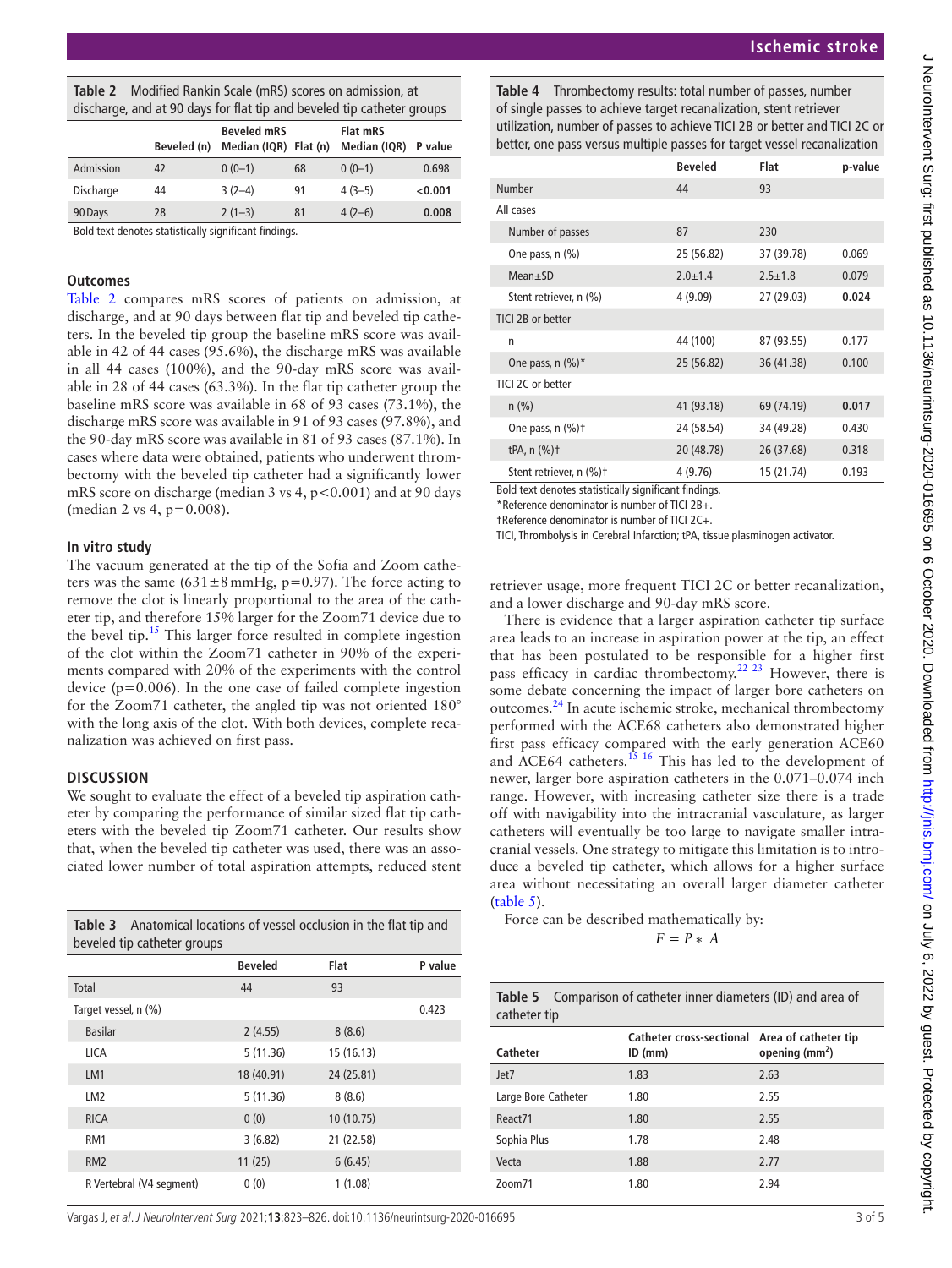## **Ischemic stroke**

where F is force, P is pressure, and A is area. Therefore, an increase in area is directly proportional to an increase in force. Our in vitro model showed that force acting to remove the clot is 15% larger for the Zoom71 device due to the bevel tip.<sup>11</sup>

Another factor that has been linked to the success of thrombectomy in the anterior circulation is the amount of vessel curvature[.25](#page-4-9) A retrospective review of 159 patients found that mechanical thrombectomy for acute ischemic stroke using stent retrievers was less successful in patients with strongly curved M1 segments. $26$  In the cardiac literature, the success of aspiration thrombectomy has also been linked to vessel curvature, with more success in straighter segments.<sup>[27](#page-4-11)</sup> The angle of interaction between the aspiration catheter and the thrombus has been found to impact the success of mechanical thrombectomy, with an angle of interaction of greater than 125.5 degrees (ie, catheter tip more in line with thrombus face) associated with higher success in clot removal.<sup>28</sup> We propose that a beveled tip catheter allows for better alignment along the vessel wall and a higher angle of interaction with the thrombus face. In the in vitro study there was one case of failed complete ingestion for the beveled tip catheter in which the angled tip was not oriented 180° with the long axis of the clot, further supporting the role of the angle of interaction.

First pass efficacy has been postulated to be an important measure of procedural success, as reports suggest a correlation between first pass success and good clinical outcomes.<sup>16</sup> In terms of first pass efficacy, the target vessel was successfully recanalized to TICI 2B or better with one attempt in 56.8% of cases with the beveled tip catheter compared with 41.4% with comparable flat tip catheters, although this did not reach statistical significance. While TICI 2B or better has historically been used as a measure of success, we feel that improvements in technology now allow TICI 2C to be achieved in the majority of cases and that this should be the minimal procedural outcome goal that is accepted. The first pass efficacy for TICI 2C or better recanalization was slightly higher for the beveled tip catheter group (58.5% vs 49.3%), and while this was also not a significant difference, it suggests that in cases where TICI 2C or better was not achieved on the first pass, the beveled tip catheter served as a viable platform to deliver smaller aspiration catheters or stent retrievers with which to pursue downstream emboli. The overall TICI 2C or better efficacy with the beveled tip catheter of 93.2% was further supported by the overall lower average number of aspiration attempts and the lower percentage of stent retriever use, which in our practice is used as a second or third line option. The higher percentage of cases achieving TICI 2C or better in the beveled tip catheter group could be an important factor in the significantly lower discharge and 90-day mRS scores seen in the beveled tip catheter group. Finally, a decrease in the number of cases in which a stent retriever was used implies cost savings, which we did not investigate in this study.

## **Limitations**

Our study has several limitations. The in vitro model is a simplistic vascular phantom that had 100% first pass success regardless of device. However, both devices were exposed to identical conditions to remove numerous confounding variables to study the mechanism by which the beveled catheter tip engages clot. Our clinical experience is a single-center retrospective experience and the data reported here are observational in nature. A small number of cases were performed with the LBC, Sofia, and the Vecta, which precludes any meaningful conclusions about the individual performance of these catheters. However, there is no evidence to suggest that there should be a difference in clot

ingestion performance due to similar device construction and design.

## **CONCLUSION**

We found the unique design of the Zoom71 beveled tip aspiration catheter appears to translate clinically into a more efficacious thrombectomy device with improved functional outcomes. This is the only study to date detailing this novel device. While the observations are from a single center, the differences observed are significant and warrant a larger multicenter study.

**Correction notice** This article has been corrected since it appeared Online First. Author name Robert has been corrected from Rrobert.

**Contributors** JV, JB, and AV collected the data and drafted and revised the paper. VA, RMK, and MJG performed the benchtop experiment as well as revised the draft paper. JAE performed the statistical analysis and reviewed the paper. RDT, IC, and AT revised the draft paper.

**Funding** The authors have not declared a specific grant for this research from any funding agency in the public, commercial or not-for-profit sectors.

**Competing interests** JV is a consultant for Integra Life Sciences and Corindus Vascular Robotics. MJG has received research support from the National Institutes of Health (NIH), the United States – Israel Binational Science Foundation, Anaconda, Apic Bio, Arsenal Medical, Axovant, Cerenovus, Ceretrieve, Cook Medical, Galaxy LLC, Gentuity, Imperative Care, InNeuroCo, Insera, Magneto, Microvention, Medtronic Neurovascular, MIVI Neurosciences, Neuravi, Neurogami, Philips Healthcare, Progressive Neuro, Rapid Medical, Route 92 Medical, Stryker Neurovascular, Syntheon, ThrombX Medical and the Wyss Institute; is a consultant on a fee-per-hour basis for Cerenovus, Imperative Care, Medtronic Neurovascular, Mivi Neurosciences, Phenox, Q'Apel Medical, Route 92 Medical, and Stryker Neurovascular; holds stock in Imperative Care, InNeuroCo, and Neurogami. RDT is a consultant for Siemens Healthineers, Johnson and Johnson, Q'Apel Medical, Rebound Therapeutics, Echovate, Viseon; holds stock in Q'Apel Medical, Rebound Therapeutics, Echovate, Viseon, Synchron, Endostream Medical, and receives royalty fees from the Medical University of South Carolina. IC is a consultant for Terumo Microvention, Johnson and Johnson, Imperative Care, Medtronic Neurovascular; holds stock in Q'Apel Medical, RIST Neurovascular, Echovate, Viseon, Synchron, Endostream Medical, and receives royalty fees from the Medical University of South Carolina. AT is a consultant for Blockade Medical, Cardinal Consulting, Cerebrotech, Corindus Vascular Robotics, Medtronic Neurovascular, Endostream Medical, Terumo Microvention, Penumbra, Siemens Healthineers, Imperative Care, Three Rivers Medical, Vastrax, Shape Memory, Stryker Neurovascular, Serenity Medical, 880 Medical, Q'Apel Medical; holds stock in Cerebrotech, Corindus Robotics, Endostream Medical, Imperative Care, Three Rivers Medical, Vastrax, Shape Memory, Synchron, Serenity Medical, BlinkTBI, Echovate, RIST, Apama, Pipe Therapeutics; is the Chief Medical Officer of Corindus Robotics, Imperative Care; is the co-founder of Imperative Care, Vastrax, National Education and Research (NEAR) Center, Neuro Technology Investors (NTI), Pipe Therapeutics; is a board member of BlinkTBI.

**Patient consent for publication** Not required.

**Ethics approval** Prisma Health Upstate IRB - Pro00103652.

**Provenance and peer review** Not commissioned; externally peer reviewed.

**Data availability statement** Data are available upon reasonable request. Please contact the corresponding author for data requests.

**Open access** This is an open access article distributed in accordance with the Creative Commons Attribution Non Commercial (CC BY-NC 4.0) license, which permits others to distribute, remix, adapt, build upon this work non-commercially, and license their derivative works on different terms, provided the original work is properly cited, appropriate credit is given, any changes made indicated, and the use is non-commercial. See: [http://creativecommons.org/licenses/by-nc/4.0/.](http://creativecommons.org/licenses/by-nc/4.0/)

#### **ORCID iDs**

Jan Vargas<http://orcid.org/0000-0001-7164-1479> Robert M King <http://orcid.org/0000-0002-5144-9110>

## **REFERENCES**

- <span id="page-3-0"></span>1 Berkhemer OA, Fransen PSS, Beumer D, et al. A randomized trial of intraarterial treatment for acute ischemic stroke. [N Engl J Med](http://dx.doi.org/10.1056/NEJMoa1411587) 2015;372:11-20.
- 2 Goyal M, Demchuk AM, Menon BK, et al. Randomized assessment of rapid endovascular treatment of ischemic stroke. [N Engl J Med](http://dx.doi.org/10.1056/NEJMoa1414905) 2015;372:1019-30.
- 3 Jovin TG, Chamorro A, Cobo E, et al. Thrombectomy within 8 hours after symptom onset in ischemic stroke. [N Engl J Med](http://dx.doi.org/10.1056/NEJMoa1503780) 2015;372:2296-306.